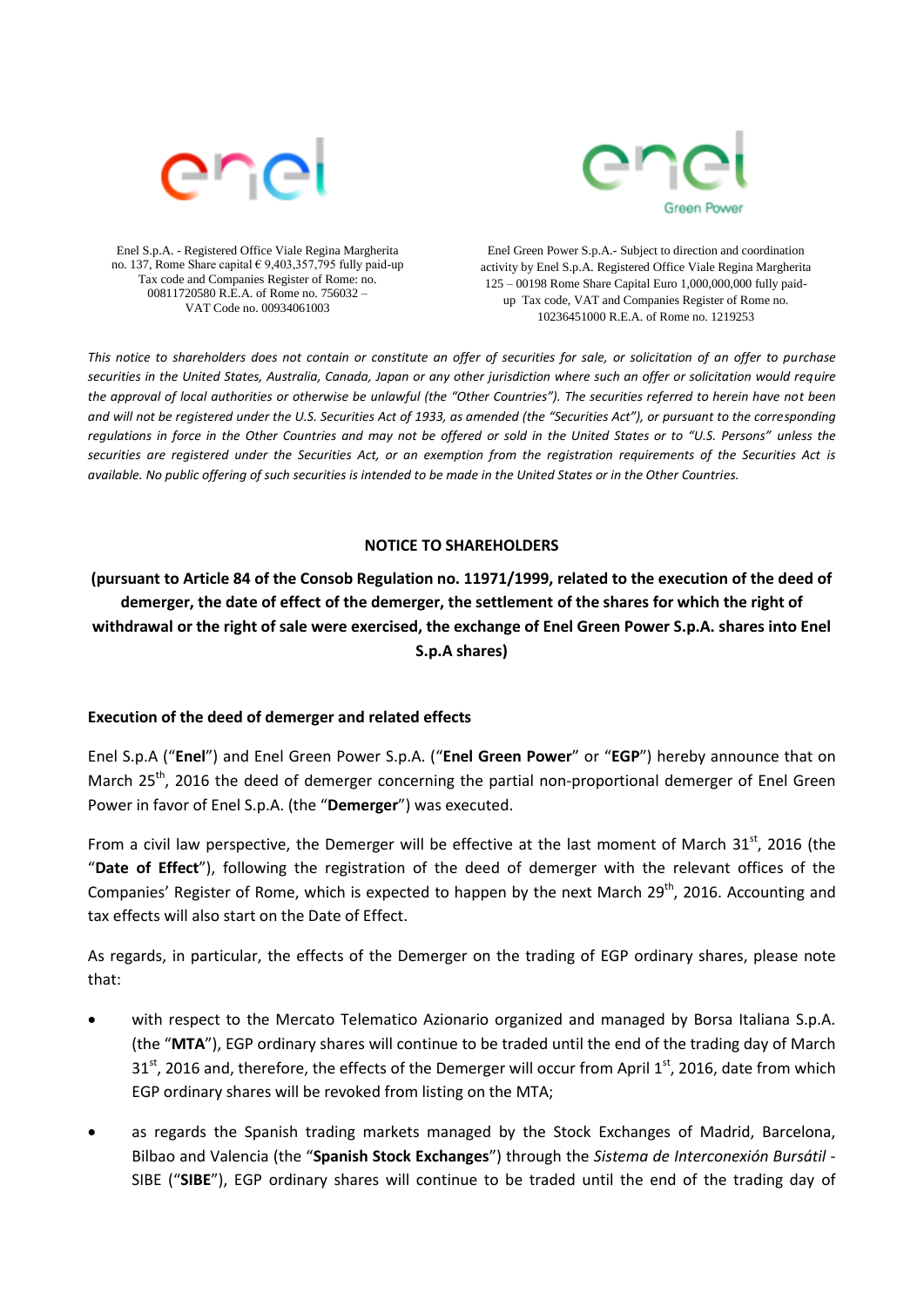March 30<sup>th</sup>, 2016, will be suspended from trading on March 31<sup>st</sup>, 2016 and will be revoked from listing on April  $1<sup>st</sup>$ , 2016.

The newly issued ordinary shares of Enel will commence trading on the MTA from April  $1<sup>st</sup>$ , 2016.

## **Settlement of the Enel Green Power shares for which the right of withdrawal or the right of sale were exercised**

Upon completion of the Demerger, the right of withdrawal and the right of sale exercised by EGP shareholders who did not concur with the approval of the Demerger, as well as the purchases made in the context of the option and pre-emption offer of the EGP ordinary shares for which the right of withdrawal or the right of sale were exercised, will become effective.

The No. 16,428,393 EGP ordinary shares for which the right of withdrawal or the right of sale were validly exercised, and which have been fully purchased by entitled EGP shareholders, are expected to be settled on April  $1<sup>st</sup>$ , 2016, at the liquidation value of Euro 1.780 per share.

Payment of the above mentioned shares will be made by EGP shareholders which exercised the option and pre-emption rights via the depositary intermediaries participating in the Monte Titoli S.p.A. centralized management system and in the system managed by the *Sociedad de Gestión de los Sistemas de Registro, Compensación y Liquidación de Valores, S.A.U*. ("**IBERCLEAR**"), through which the subscription form was submitted and to which notification of assignment has already been communicated by EGP.

It is expected that the EGP ordinary shares purchased in the context of the option and pre-emption offer will be credited to the entitled EGP shareholders, via their respective depositary intermediaries, on April  $1^{st}$ , 2016. The liquidation value will be credited on the same date to the EGP shareholders which validly exercised their withdrawal or sale rights via their respective depositary intermediaries participating in the Monte Titoli S.p.A. centralized management system and in IBERCLEAR.

It should be noted that EGP shareholders other than Enel which subscribed to the option and pre-emption offer will receive, following the exchange operations, newly issued ordinary shares of Enel on the basis of the exchange ratio of 0.486 Enel shares for each EGP ordinary share exchanged.

### **Exchange of Enel Green Power shares into Enel shares**

Upon completion of the Demerger, all the No. 1,570,621,711 EGP ordinary shares held by EGP shareholders other than Enel will be cancelled and exchanged with newly issued Enel ordinary shares, on the basis of the aforementioned exchange ratio of 0.486 Enel shares for each EGP share in exchange, with no cash adjustments. In favour of Enel will be assigned a total of No. 1,005,717,849 Enel ordinary shares – with simultaneous cancellation of the same pursuant to the prohibition provided under art. 2504-ter, paragraph 2, of the Italian Civil Code, as cited in art. 2506-ter, paragraph 5, of the Italian Civil Code –, in exchange for the cancellation, at the time of exchange, of a total of No. 2,069,378,289 EGP ordinary shares held by the same Enel and referred to the set of assets demerged.

Therefore, following the issuance of No. 763,322,151 newly issued Enel ordinary shares to be assigned in favour of EGP shareholders other than Enel, the share capital of Enel will be increased for a total nominal amount of Euro 763,322,151 and will be equal to Euro 10,166,679,946, fully subscribed and paid-up, consisting of No. 10,166,679,946 ordinary shares having a nominal value of Euro 1 per share. Upon completion of the Demerger, all of the above-mentioned No. 3,640,000,000 EGP ordinary shares representing the portion of EGP's share capital corresponding to the set of assets demerged will be